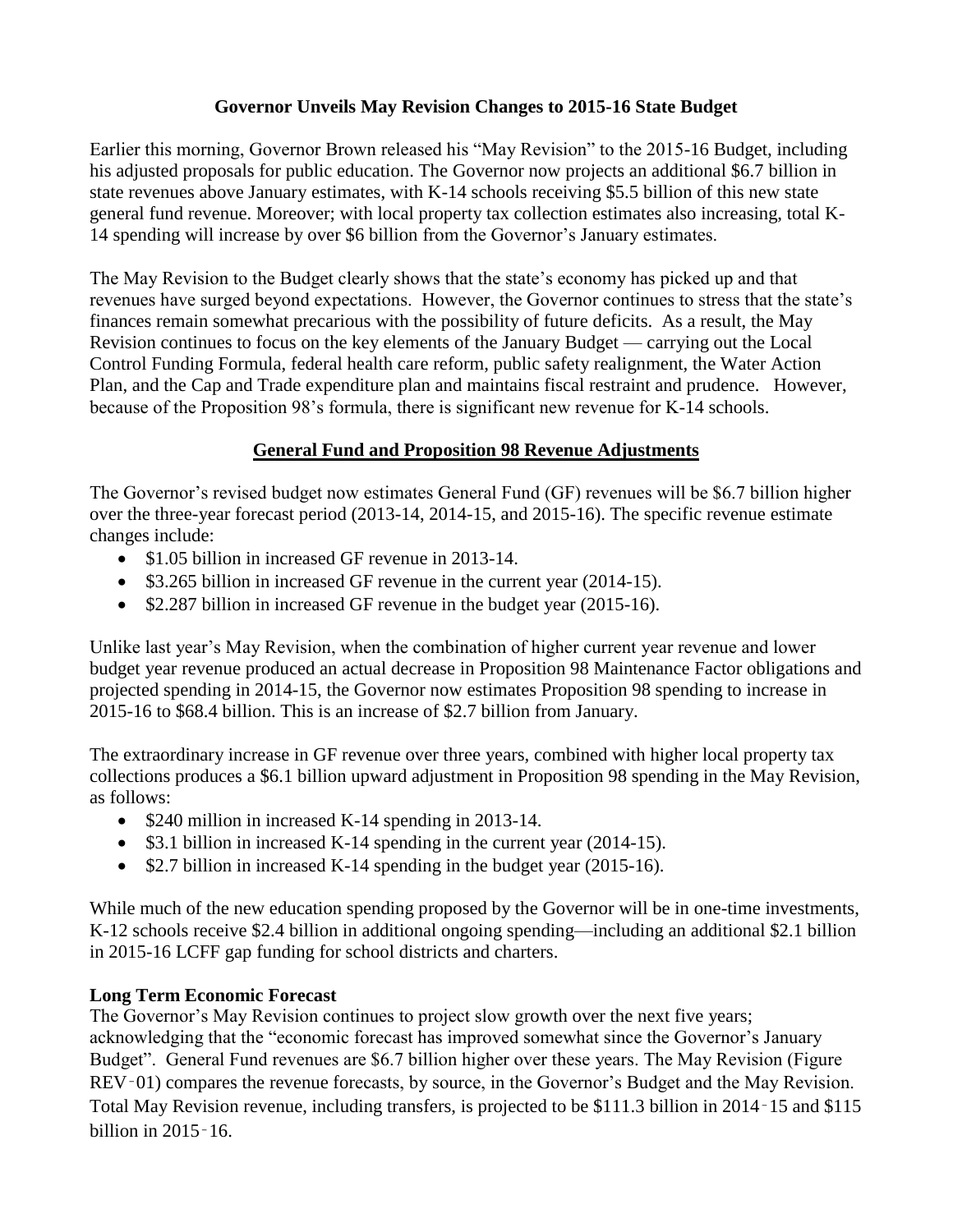#### Figure REV-01 2015-16 May Revision **General Fund Revenue Forecast**

(Dollars in Millions)

|                                           | Governor's | May       | Change  |          |
|-------------------------------------------|------------|-----------|---------|----------|
| Source                                    | Budget     | Revision  |         |          |
| Fiscal 13-14: Final                       |            |           |         |          |
| Personal Income Tax                       | \$66,560   | \$67,025  | \$466   | 0.7%     |
| Sales and Use Tax                         | 22.263     | 22.263    | o       | 0.0%     |
| <b>Corporation Tax</b>                    | 8,858      | 9,093     | 234     | 2.6%     |
| <b>Insurance Tax</b>                      | 2,363      | 2.363     | o       | 0.0%     |
| <b>Alcoholic Beverage</b>                 | 354        | 354       | 0       | 0.0%     |
| Cigarette                                 | 86         | 86        | ٥       | 0.0%     |
| <b>Other Revenues</b>                     | 1.813      | 1,814     | 0       | 0.0%     |
| <b>Subtotal</b>                           | \$102,298  | \$102,998 | \$700   | 0.7%     |
| <b>Transfers</b>                          | 376        | 376       | 0       | 0.0%     |
| <b>Total</b>                              | \$102,675  | \$103,375 | \$700   | 0.7%     |
| Fiscal 14-15                              |            |           |         |          |
| Personal Income Tax                       | \$71,699   | \$75,384  | \$3,686 | 5.1%     |
| Sales and Use Tax                         | 23,438     | 23,684    | 246     | 1.0%     |
| <b>Corporation Tax</b>                    | 9,618      | 9,809     | 191     | 2.0%     |
| <b>Insurance Tax</b>                      | 2.490      | 2.486     | -4      | $-0.2%$  |
| <b>Alcoholic Beverage</b>                 | 367        | 353       | $-14$   | $-3.7%$  |
| Cigarette                                 | 84         | 84        | 0       | 0.0%     |
| <b>Other Revenues</b>                     | 1.954      | 1.556     | $-398$  | $-20.4%$ |
| <b>College Access Transfer</b>            | 600        | 4         | $-596$  |          |
| <b>Subtotal</b>                           | \$110,250  | \$113,361 | \$3,110 |          |
| Other Transfers <sup>"</sup>              | $-2.208$   | $-2.054$  | 154     | $-7.0%$  |
| <b>Total</b>                              | \$108,042  | \$111,307 | \$3,265 | 3.0%     |
| Fiscal 15-16                              |            |           |         |          |
| Personal Income Tax                       | \$75,213   | \$77,700  | \$2,487 | 3.3%     |
| Sales and Use Tax                         | 25,166     | 25,240    | 74      | 0.3%     |
| <b>Corporation Tax</b>                    | 10.173     | 10,342    | 168     | 1.7%     |
| <b>Insurance Tax</b>                      | 2,531      | 2,556     | 26      | 1.0%     |
| <b>Alcoholic Beverage</b>                 | 374        | 360       | $-14$   | $-3.7%$  |
| Cigarette                                 | 82         | 82        | 0       | 0.0%     |
| <b>Other Revenues</b>                     | 1.594      | 1.652     | 59      | 3.7%     |
| <b>College Access Transfer</b>            | 350        | 100       | $-250$  |          |
| <b>Subtotal</b>                           | \$115,482  | \$118,031 | \$2,549 | 2.2%     |
| Other Transfers <sup>"</sup>              | $-2.102$   | $-2.999$  | $-897$  | 42.7%    |
| <b>Total</b>                              | \$113,380  | \$115,033 | \$1,653 | 1.5%     |
| Three-Year Total (including BSA transfer) |            |           | \$5,617 |          |

Note: Numbers may not add due to rounding.

<sup>/1</sup> Includes transfers to Budget Stabilization Account for 2014-15 and 2015-16.

The administration points to the improved economic forecast, along with strong current year cash collection through April to justify the significant projected increase in revenue.. The May Revision reports that cash tax receipts are up about \$3.2 billion over the forecast through the end of April. Cash data through April suggest that personal income tax receipts are up about \$2.7 billion, corporation tax receipts are up almost \$250 million, and sales and use tax (sales tax) receipts are up \$230 million. The Governor's revenue forecast for the three open revenue years (2013-14, 2014-15 and 2015-16) includes the following changes:

- Personal income taxes are higher by \$466 million in 2013–14, \$3.3 billion in 2014–15, and \$2.3 billion in 2015–16 due to strong withholding growth, as well as growth in capital gains and partnership income.
- Sales tax receipts are higher by \$246 million in 2014-15 and \$74 million in 2015-16. Much of the current-year revenue gain is attributable to lower utilization of the recent manufacturing sales tax exemption in the first two quarters of 2014-15.
- Corporation taxes are higher by \$234 million in 2013–14, \$60 million in 2014–15, and \$100 million in 2015–16 due to strong cash trends.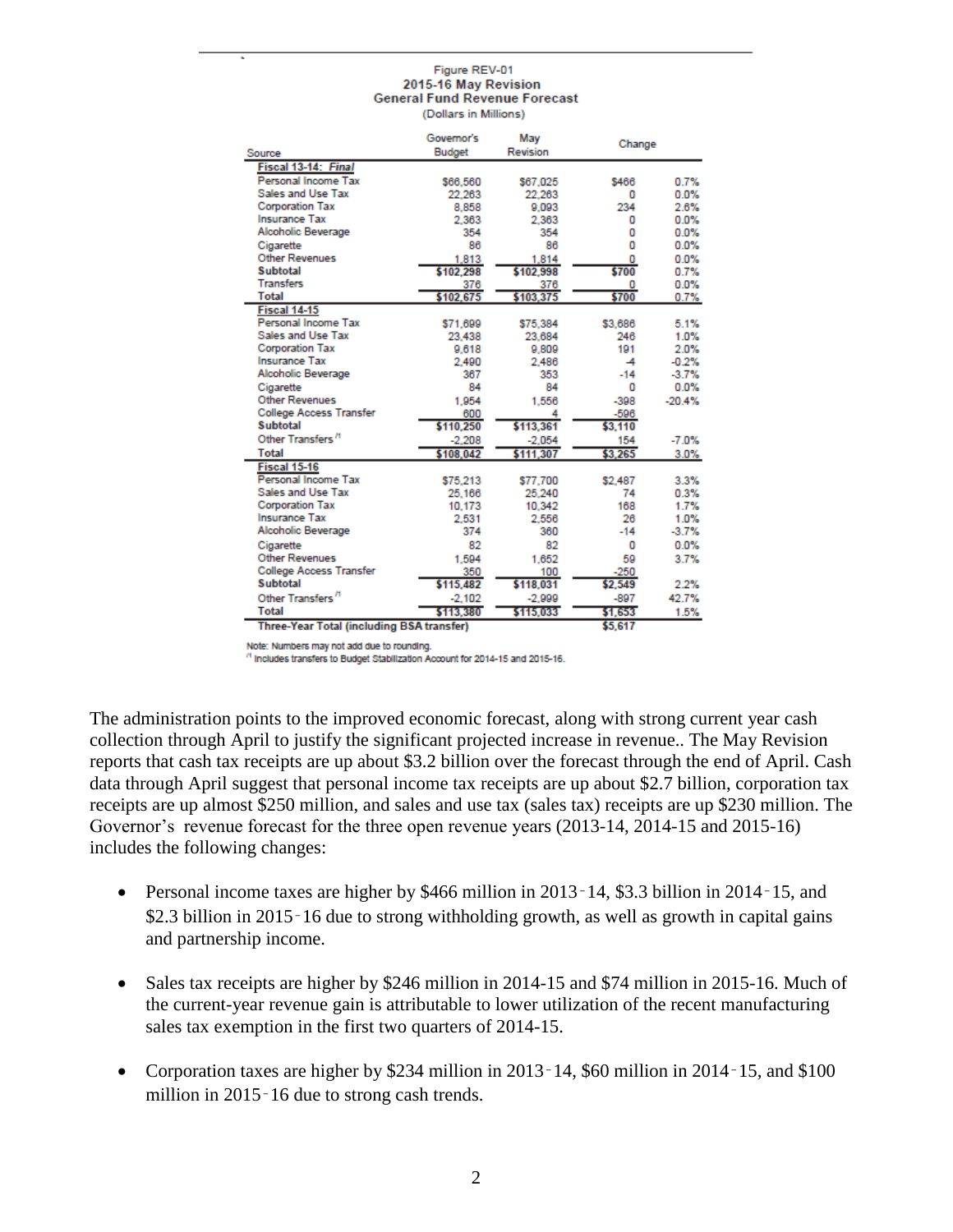The May Revision economic forecast sees steady growth over the next four years. The projected average growth rate in U.S. real gross domestic product over the next four years is 2.6%. While the forecast does not project a recession, the Governor notes that the current expansion has already exceeded the average post‑war expansion by over a year.

May Revision figure REV–02 below shows the forecast for the largest three General Fund revenues from 2013–14 through 2018–19. Total General Fund revenue from these sources is expected to grow from \$98.4 billion in 2013–14 to \$123.5 billion in 2018–19. The average year–over–year growth rate over this period is 4.8%

| Figure REV-02<br>Long-Term Revenue Forecast - Three Largest Sources |         |         |         |         |         |         |                                     |  |  |  |
|---------------------------------------------------------------------|---------|---------|---------|---------|---------|---------|-------------------------------------|--|--|--|
| (General Fund Revenue - Dollars in Billions)                        |         |         |         |         |         |         |                                     |  |  |  |
|                                                                     | 2013-14 | 2014-15 | 2015-16 | 2016-17 | 2017-18 | 2018-19 | Average<br>Year-Over-Year<br>Growth |  |  |  |
| Personal Income Tax                                                 | \$67.0  | \$75.4  | \$77.7  | \$81.7  | \$84.7  | \$84.2  | 4.7%                                |  |  |  |
| Sales and Use Tax                                                   | \$22.3  | \$23.7  | \$25.2  | \$25.8  | \$25.9  | \$27.1  | 4.0%                                |  |  |  |
| Corporation Tax                                                     | \$9.1   | \$9.8   | \$10.3  | \$11.1  | \$11.7  | \$12.2  | 6.1%                                |  |  |  |
| Total                                                               | \$98.4  | \$108.9 | \$113.3 | \$118.5 | \$122.2 | \$123.5 | 4.8%                                |  |  |  |
| Growth                                                              | 6.1%    | 10.7%   | 4.0%    | 4.6%    | 3.2%    | 1.0%    |                                     |  |  |  |

Note: Numbers may not add due to rounding.

# **K-12 Budget Adjustments**

**Mandate Payments: Common Core and Other Local Priorities** — The January Budget proposed \$1.1 billion in discretionary one-time Proposition 98 mandate repayments for school districts, charter schools, and county offices of education. The May Revision expands on the January proposal by proposing an additional \$2.4 billion in Proposition 98 resources for a total of \$3.5 billion in one-time funding. The Governor identifies investments in professional development, teacher induction to beginning teachers, and instructional materials and technology as likely expenditures that LEAs will make with these funds. All of the funds provided will offset any applicable mandate reimbursement claims for these entities, which builds off the approach in the 2014 Budget Act where one‑time funding was provided for both general purpose activities and mandates reimbursement.

From these funds, the Governor earmarks \$40 million for county offices of education (\$20 million per year in 2015-16 and 2016-17) to assist schools in meeting new LCAP responsibilities required under the accountability structure of the LCFF. The May Revision underscores that these discretionary, mandate reimbursements are intended as a "two‑year investment" to substantially reduce the outstanding mandates debt owed to local educational agencies, consistent with the Administration's goal to pay down debt.

**Local Control Funding Formula** — The May Revision significantly increases funding for the formula by providing an additional \$2.1 billion in LCFF gap funding to school districts and charters building upon the \$4 billion provided in the January Budget. This \$6.1 billion increases funding from 32.1 to 53% of the remaining LCFF gap in 2015-16.

**Career Technical Education —** The January Budget proposed \$250 million in one-time Proposition 98 funding in each of the next three years to support a transitional Career Technical Education (CTE) Incentive Grant Program. School districts, county offices of education, and charter schools receiving funding from the program would be required to provide a dollar–for–dollar match each year. The May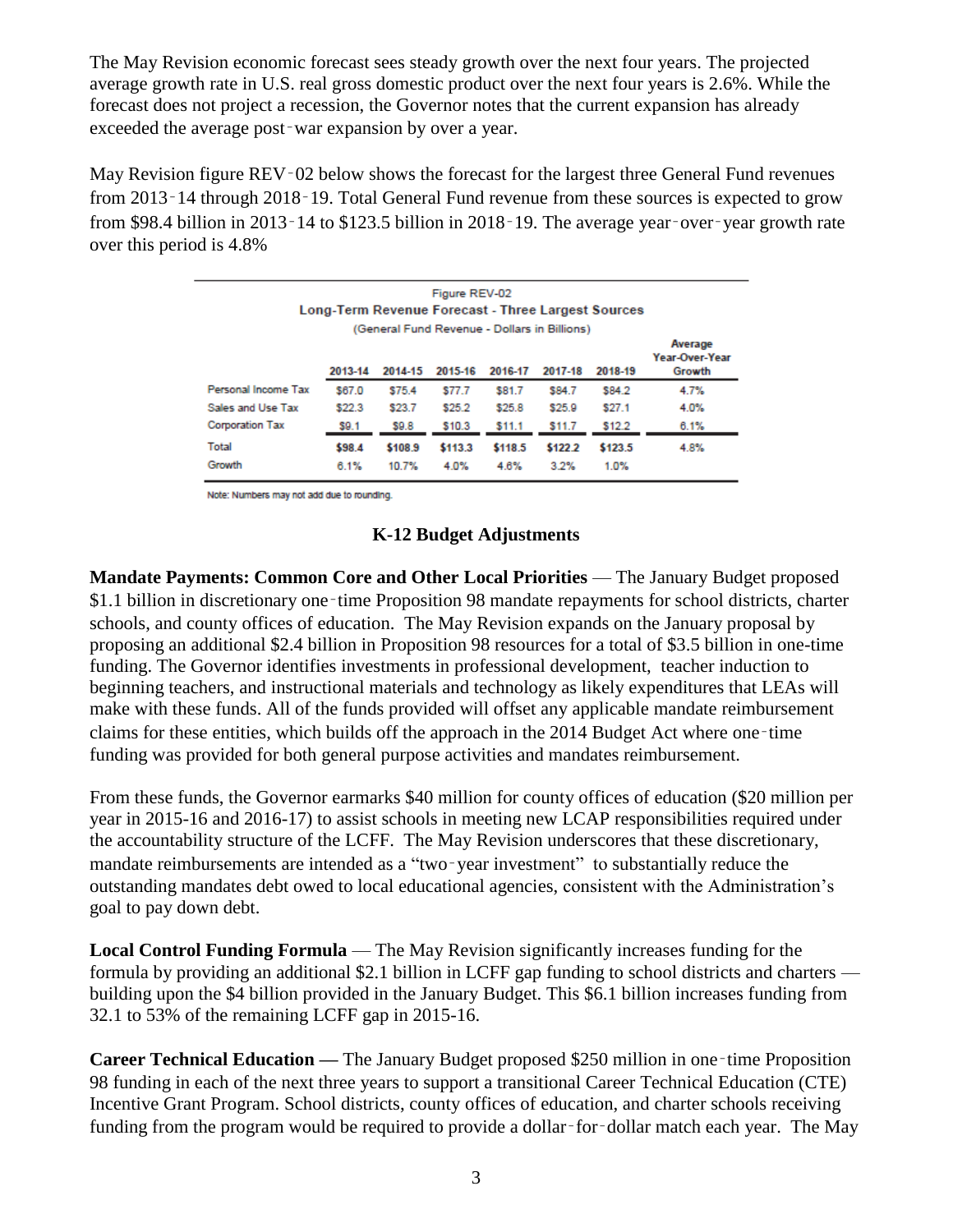Revision proposes an additional \$150 million in 2015‑16 for the first year of this transition program, an additional \$50 million in  $2016 - 17$ , and a reduction of \$50 million in  $2017 - 18$ . This adjusted schedule of funding will better allow schools to transition to entirely using their own discretionary funds by 2018 - 19.

The May Revision also proposes a series of other changes to the Administration's January proposal on CTE, including:

- Increases the minimum local–to–state funding match requirement to 1.5:1 in 2016–17 and 2:1 in 2017‑18, to assist local educational agencies' transition in supporting CTE with their Local Control Funding Formula apportionments and other existing resources after this program expires.
- Eliminates Career Pathways Trust from the list of allowable sources of local matching funds.
- Directs CDE and the State Board of Education to give funding priority to applicants administering programs located in rural districts or regions with high student dropout rates.

**Quality Education Investment Act Transition Funding –** The May Revise provides an increase of \$4.6 million one–time Proposition 98 General Fund to provide half of the final apportionment of Quality Education Investment Act (QEIA) funding to selected school districts in 2015‑16 that do not qualify for concentration grant funding under the Local Control Funding Formula. This funding will help ease the transition off QEIA funding for districts with isolated concentrations of English learners and students who qualify for free or reduced–priced meals.

**Simon Wiesenthal Center —** The May Revise includes an increase of \$2 million Proposition 98 General Fund for the Los Angeles County Office of Education to contract with the Simon Wiesenthal Center to support the Museum of Tolerance's "Tools for Tolerance" training programs. These funds allow the center to partner with schools throughout the state to advance anti‑bias education, inclusion, and equity through professional development programs.

**Local Property Tax Adjustments —** A decrease of \$123.3 million Proposition 98 General Fund in 2014‑15 for school districts, special education local plan areas, and county offices of education as a result of higher offsetting property tax revenues. A decrease of \$224 million Proposition 98 General Fund in 2015‑16 for school districts, special education local plan areas, and county offices of education as a result of higher offsetting property tax revenues.

**Average Daily Attendance —** The May Revise provides an increase of \$94.4 million in 2014‑15 and an increase of \$173.5 million in 2015‑16 for school districts, charter schools, and county offices of education under the Local Control Funding Formula as a result of an increase in 2013‑14 average daily attendance (ADA), which drives projections of ADA in both 2014‑15 and 2015‑16.

**Proposition 39 —** The California Clean Energy Jobs Act was approved by voters in 2012, and increases state corporate tax revenues. For 2013‑14 through 2017‑18, the measure requires half of the increased revenues, up to \$550 million per year, to be used to support energy efficiency projects. The May Revision decreases the amount of energy efficiency funds available to K-12 schools in 2015–16 by \$6.7 million to \$313.4 million to reflect reduced revenue estimates.

**Categorical Program Growth —** The May Revise includes a decrease of \$18.4 million Proposition 98 General Fund for selected categorical programs, based on updated estimates of projected ADA growth.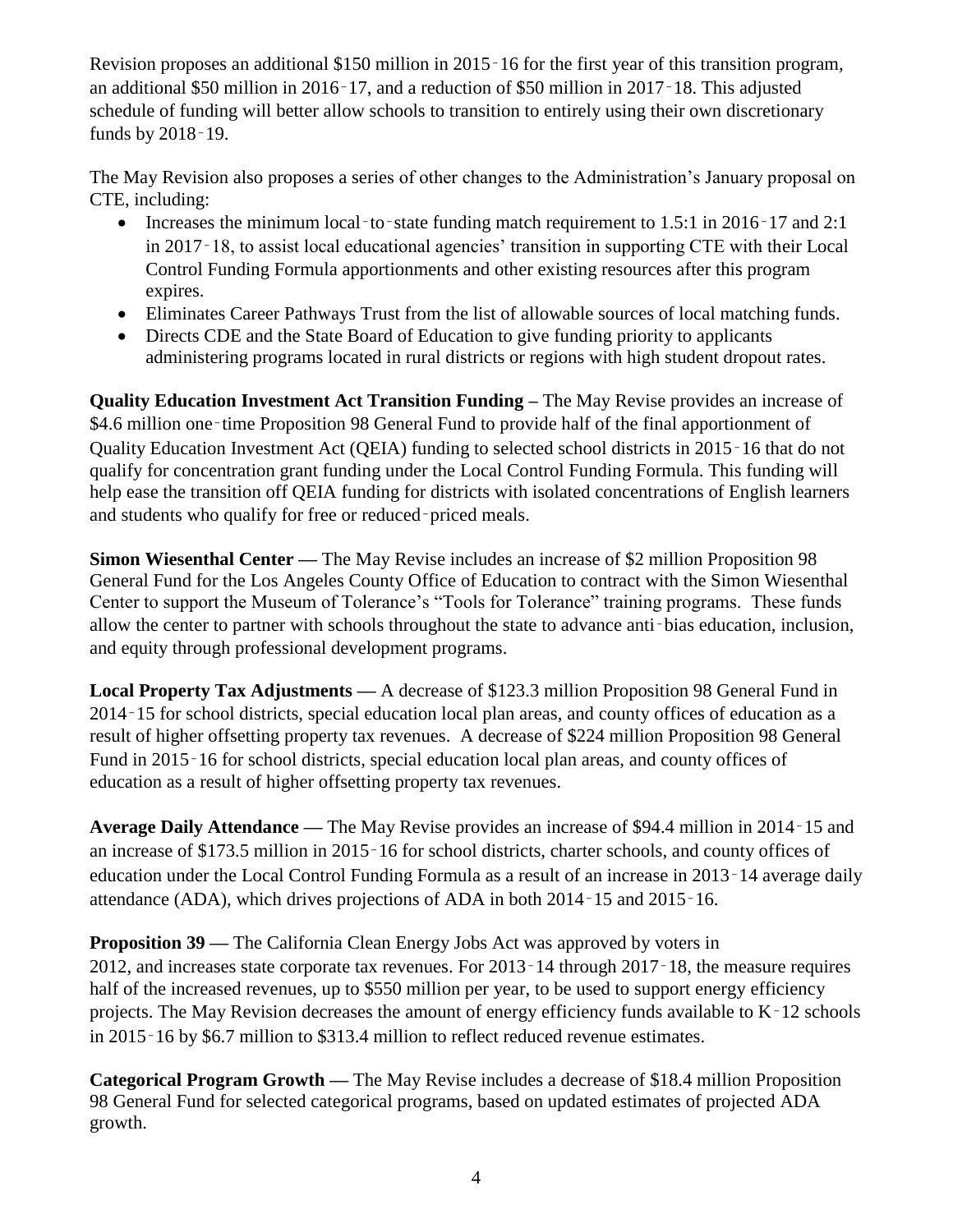**Cost**‑**of**‑**Living Adjustments —** A decrease of \$22.1 million Proposition 98 General Fund to selected categorical programs for 2015‑16 to reflect a change in the cost‑of‑living factor from 1.58 percent at the Governor's Budget to 1.02 percent at the May Revision.

**K**‑**12 Mandated Programs Block Grant —** The May Revise includes an increase of \$1.2 million Proposition 98 General Fund to reflect greater school district participation in the mandates block grant. This additional funding is required to maintain statutory block grant funding rates assuming 100‑percent program participation.

#### **Special Education**

The Governor's May Revise acknowledges the work of the California Statewide Special Education Taskforce which was formed to examine the state of special education in California to analyze and consider best practices within the state and nation, and ultimately propose recommendations for improving the system.

In response to these recommendations, the Governor's May Revision proposes \$60.1 million Proposition 98 General Fund (\$50.1 million ongoing and \$10 million one-time) in 2015-16 to implement selected program changes recommended by the taskforce, and make targeted investments that improve service delivery and outcomes for disabled students, with a particular emphasis on early education.

The \$60.1 million will be expended in the following way:

- **\$30 million to increase Opportunities for Infants and Toddlers to Receive Early Interventions** — The proposed funding will augment the Early Education Program for Infants and Toddlers with Exceptional Needs, which identifies and provides early interventions for infants from birth to age two with special needs. Participation in the current program is limited to local educational agencies that have historically received state funding for this program. This investment will allow for new participation in the program, and provide an opportunity for the state to reassess the outdated funding model.
- **\$12.1 million to increase Opportunities for Children with Exceptional Needs in State Preschool** -- The proposed funding will be used to provide access to an additional 2,500 children in State Preschool. Priority for this funding is for children with exceptional needs.
- **\$6 million increase to the State Preschool Program to Improve Outcomes for Children with Exceptional Needs who participate in State Preschool —** The May Revise proposes to increase State Preschool reimbursement rates by 1 percent (at a cost of \$6 million Prop 98) to reflect these changes. The May Revise would also require the State Preschool programs to: (1) provide parents with information about accessing local resources for the screening and treatment of developmental disabilities, and (2) within existing professional development requirements, provide teachers with training on behavioral strategies and targeted interventions to improve kindergarten readiness.
- **\$10 million to establish Statewide Resources to Encourage and Assist Local Educational Agencies in Aligning Systems of Learning and Behavioral Supports —** The May Revision proposes a one-time investment of \$10 million Prop 98 General Fund dollars to provide technical assistance and build statewide resources to assist local educational agencies interested in implementing school-wide, data-driven systems of support and intervention. School-wide tiered systems provide scientifically based practices and interventions that are proportional to a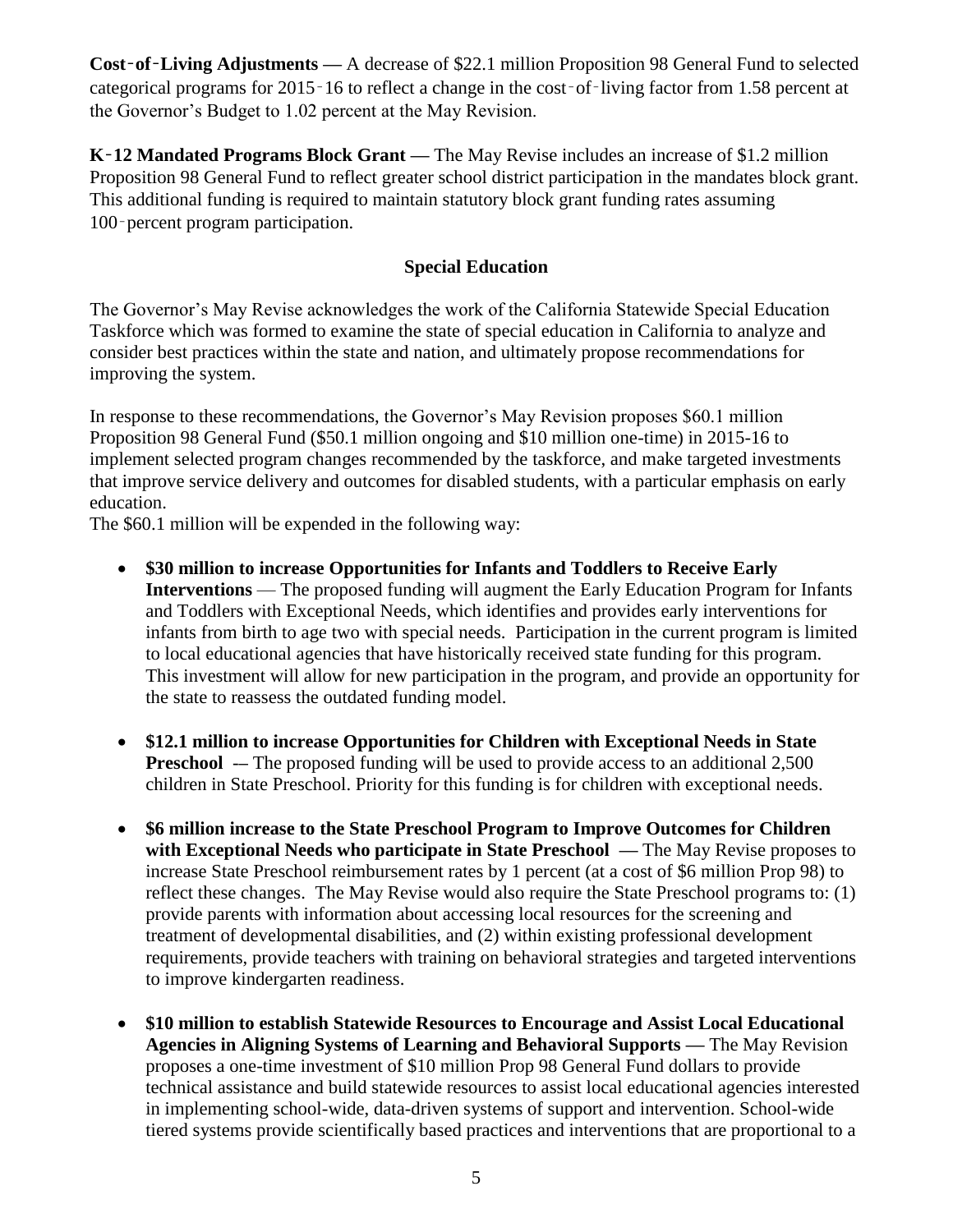student's needs. Research indicates that schools that have implemented tiered systems are more successful at improving disabled student outcomes.

- **\$1.7 million to increase Dispute Resolution Resources —** The May Revise proposes an increase of \$1.7 million federal Individuals with Disabilities Education Act state-level activity funds to expand the current Alternative Dispute Resolution Grant Program to all Special Education Local Plan Areas in the state. On a limited scale, this program has proven successful in resolving special education disputes at the local level.
- **\$500,000 to increase State Systemic Improvement Plan Resources —** The May Revision proposes an increase of \$500,000 federal Individuals with Disabilities Education Act state-level activity funds to develop resources and provide technical assistance to local educational agencies for implementation of the federally required State Systemic Improvement Plan for students with disabilities.

#### **Adult Education**

The May Revision maintains the \$500 million in Proposition 98 General Fund from the January budget to establish the Adult Education Block Grant program to provide funds for adult education to school districts and community colleges. The May Revision strengthens this proposal, and is consistent with a number of recommendations that the education community had suggested. The adjustments to the proposed adult ed program include:

**Eliminate Allocation Boards within Each Consortium —** Each consortium will be required to create rules and procedures regarding how it will make decisions, based on state guidelines that require consortia to seek and respond to input on proposed decisions from interested stakeholders and to make decisions publicly.

**Require More Robust, but Less Frequent, Planning —** Each consortium will develop a comprehensive plan for adult education in its region at least once every three years, with annual updates.

**Provide Greater Funding Certainty —** The Superintendent of Public Instruction and the Chancellor of the California Community Colleges will certify maintenance of effort levels by July 30, and will determine the allocation of any remaining block grant funds to consortia by October 30. Beginning in 2016, the Superintendent and Chancellor will provide preliminary allocations to consortia shortly following the release of each Governor's Budget, and final allocations, along with preliminary projections for two future years, shortly after each Budget is enacted. At the consortia level, allocations to districts will be at least equal to their distribution from the previous year, with limited exceptions. Further, use of a local fiscal administrator is no longer required.

**Integrate Adult Education Programs and Funding Streams —** The Superintendent and Chancellor will, by January 31, 2016, develop and submit a plan to distribute Workforce Innovation and Opportunity Act Title II and Perkins funding using the consortia structure in future years. School districts, county offices of education, and community college districts that receive other specified state funds or federal funds for adult education must be participating members of an adult education consortium.

# **Child Care & State Preschool**

The May Revision increases funding for both subsidized child care and for the State Preschool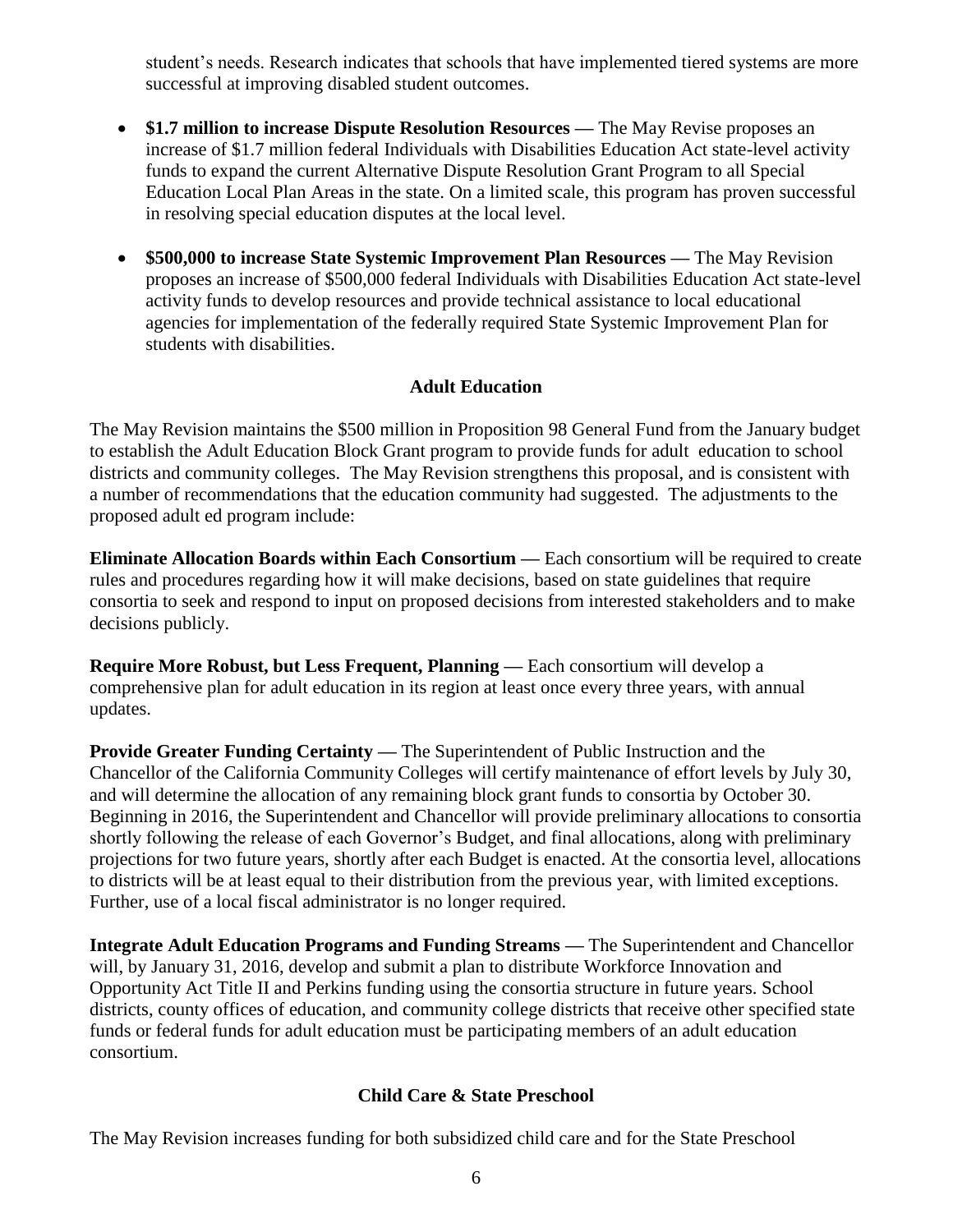Program. The significant adjustments include:

**CalWORKs Stage 2 —** An increase of \$46.8 million non‑Proposition 98 General Fund, to reflect an increase in the number of new Stage 2 beneficiaries and an increase in the cost of providing care. Total base cost for Stage 2 is \$395.4 million.

**CalWORKs Stage 3 —** An increase of \$2 million non‑Proposition 98 General Fund to reflect minor adjustments in caseload and the cost of providing care. Total base for Stage 3 is \$265.5 million.

**Capped Non**‑**CalWORKs Programs —** A net decrease of \$7.2 million (\$3.1 million Proposition 98 General Fund and \$4.1 million non‑Proposition 98 General Fund) to reflect a change in the cost-of-living adjustment from 1.58 percent at the Governor's Budget to 1.02 percent at the May Revision, and a net decrease of \$2.5 million (\$1.1 million Proposition 98 General Fund and \$1.4 million non–Proposition 98 General Fund) to reflect a change in the population of 0–4 year–old children.

**Child Care and Development Funds —** A net increase of \$17.7 million federal funds in 2015‑16 to reflect an increase in ongoing base federal funds of \$9 million, an additional \$5.5 million in one–time general‑purpose funds from 2014‑15, and an additional \$3.2 million in one‑time quality funds from 2014‑15. In addition, the May Revision identifies basic priorities for possible mid‑year federal Child Care and Development Block Grant funding adjustments, and establishes the Infant and Toddler Quality Rating and Improvement System Block Grant with anticipated federal quality funds available beginning October 1, 2016.

**State Preschool —** An increase of \$13.5 million Proposition 98 General Fund to reflect 2,500 part‑day State Preschool slots as described in the Special Education section, as well as various technical adjustments including an adjustment in the cost of living and a change in the population of 0‑4 year‑old children.

**Early Head Start/Child Care Partnership Grant —** An increase of \$2.4 million federal funds to provide Early Head Start services to an additional 260 infants and toddlers in 11 northern counties.

# **Commission on Teacher Credentialing**

**Increases in Fees** - The Commission on Teacher Credentialing (CTC) sets the State's standards for educator preparation for the K-12 public schools of California. The CTC is a special fee agency, with teacher credential fees providing approximately 85 percent of its revenue base; the remainder is provided by examination fees paid by educators and accreditation fees paid by educator preparation programs.

According to the Governor, over the past five years, the number of candidates enrolled in and completing educator preparation programs and applying for credentials has declined, resulting in a decrease in the CTC's revenue base and the Commission's non-discretionary operating costs have continued to increase. The May Revision includes \$4.5 million to address these costs. However, in an effort to address the structural pressures on the CTC's budget, the May Revision proposes to increase the teacher credential fee to \$100 for initial and renewal credentials. Current credential fees are \$70.

**Teacher misconduct -** The Administration is looking at streamlining functions and create workload efficiencies at the Commission. The Governor proposes to begin this effort with a focus on the Commission's responsibility to monitor educator misconduct through the existing district reporting